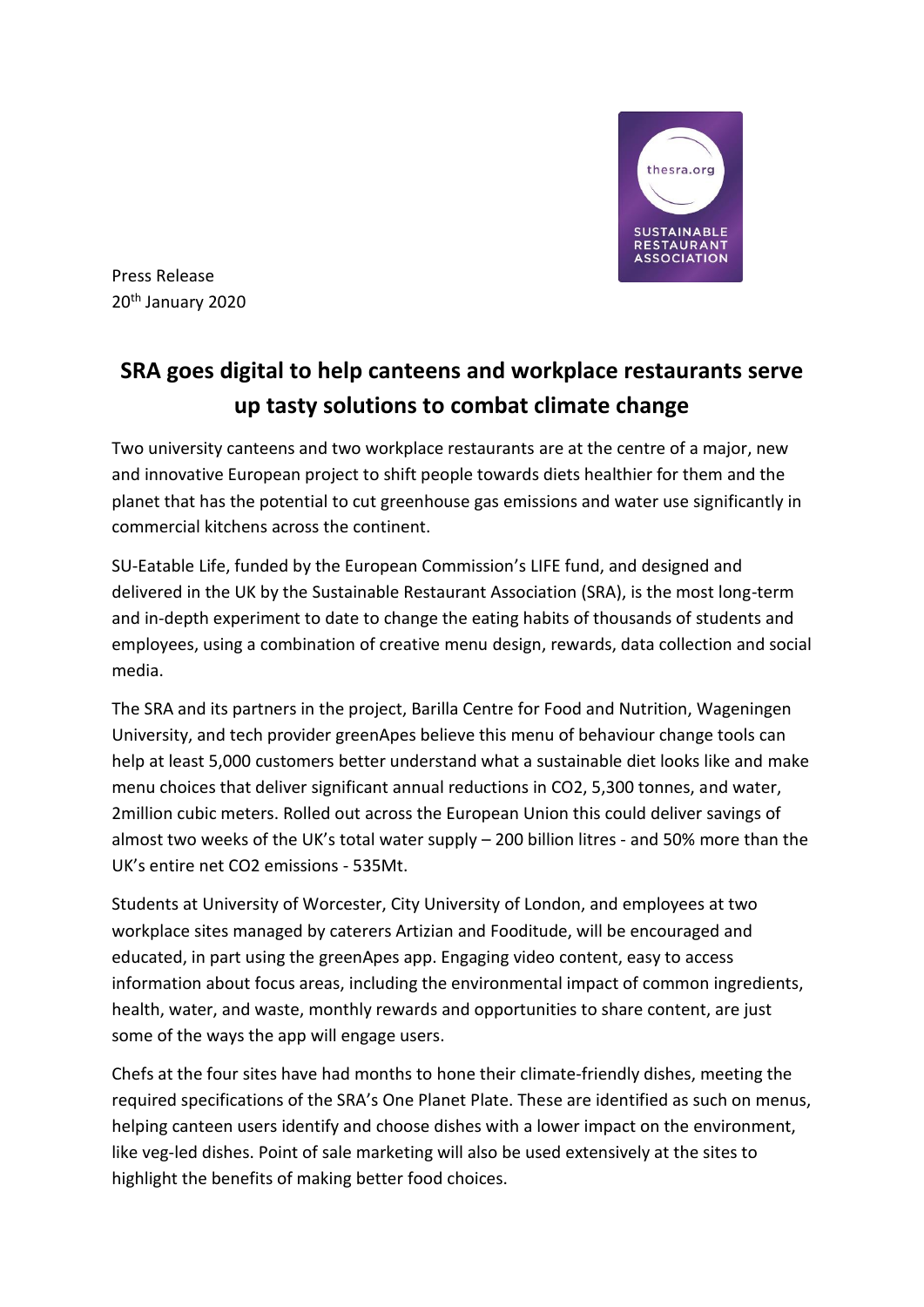The predicted move towards more sustainable diets will be measured by shifts in both sales and procurement, using November's equivalent data as a baseline. The project will be live for four months in the university canteens and six months in the workplace restaurants.

Swati Deshpande, Marketing Manager of [Fooditude](https://www.fooditude.co.uk/), said: "We are thrilled to be part of a significant study that will help shape sustainable diets and make a significant contribution to lowering carbon emissions and impact on the environment. To us, success would be twofold – to get more of our diners interested in swapping to plant based alternatives and to change chef attitudes towards cooking more interesting vegetarian foods and make them an attractive alternative to a meaty meal."

Rob Kurz, Foodologist at [Artizian](https://artiziancatering.co.uk/), said: "For us, success would be achieving tangible reductions in the menu-related carbon footprint without necessarily forcing customers to eat specific dishes, but through educating and inspiring them to join us on the journey."

Andrew Stephen, Chief Executive of the SRA, said the project complemented its ongoing and well- established work to support foodservice to help their customers eat their way to a better food future by sourcing and and serving environmentally restorative dishes.

He added: "Two years in the planning and working both with our project partners in Europe as well as the four participating sites, we believe we've created a programme that will demonstrate it is possible to effect significant changes in eating habits with positive outcomes for canteen and workplace restaurant users and the planet. We are confident that we will also learn the most effective ways of achieving these changes to eating habits which offers huge potential for wider impact, creating delicious solutions to climate change."

The canteens at the Barilla pasta factory, Ducati motorbike works, and Parma University will be participating simultaneously in Italy.

The project is coordinated by Prof. Riccardo Valentini, Full Professor of Forest Ecology at Tuscia University, Italy, member of the Intergovernmental Panel on Climate Change (IPCC) and Nobel Peace Prize winner in 2007.

### **ENDS**

## **Notes to Editors**

## **Sustainable Restaurant Association (SRA)**

The SRA is a not for profit membership organisation. Since 2010, it's been supporting the foodservice sector to tackle the complex and urgent problems facing the food system and diners make more sustainable choices when dining out.

[www.thesra.org](http://www.thesra.org/) @the\_sra